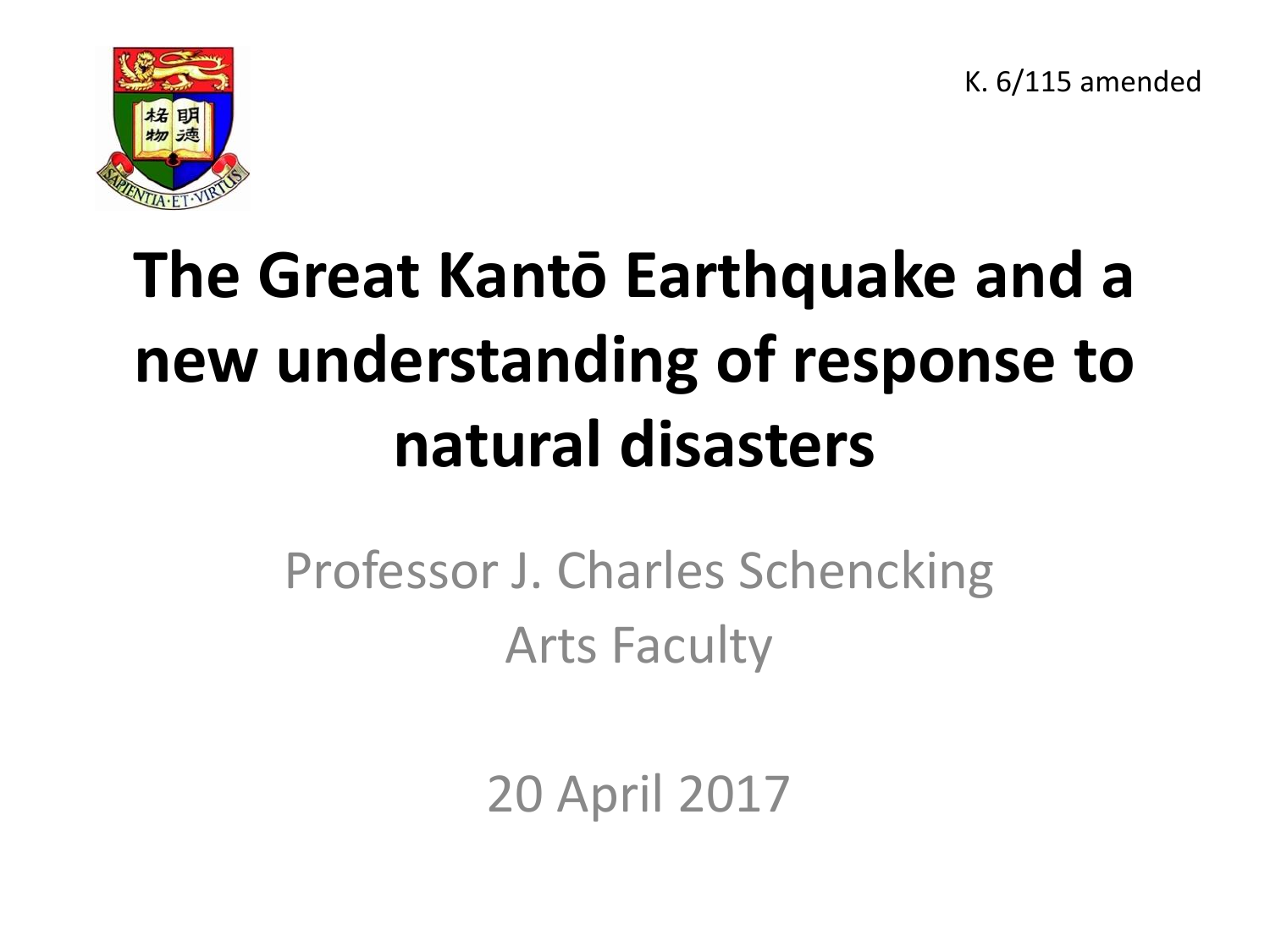# **Summary of the Impact**

Professor Charles Schencking's research has revolutionized and made widely accessible a new understanding of how the Japanese have experienced, responded to, and recovered from catastrophic natural disasters over the past 100 years. Traditional research outputs - world-leading publications have transformed how scholars, students, and journalists have comprehended Japan's seismic past. Innovative research outputs - an interactive website including a publicly assessable image and map archive, a museum exhibition, and a Discovery Channel TV documentary - have introduced millions of people from a wide variety of backgrounds to how the Japanese have interpreted, constructed, and learned from natural calamities and become world leaders in disaster response, recovery, and resilience.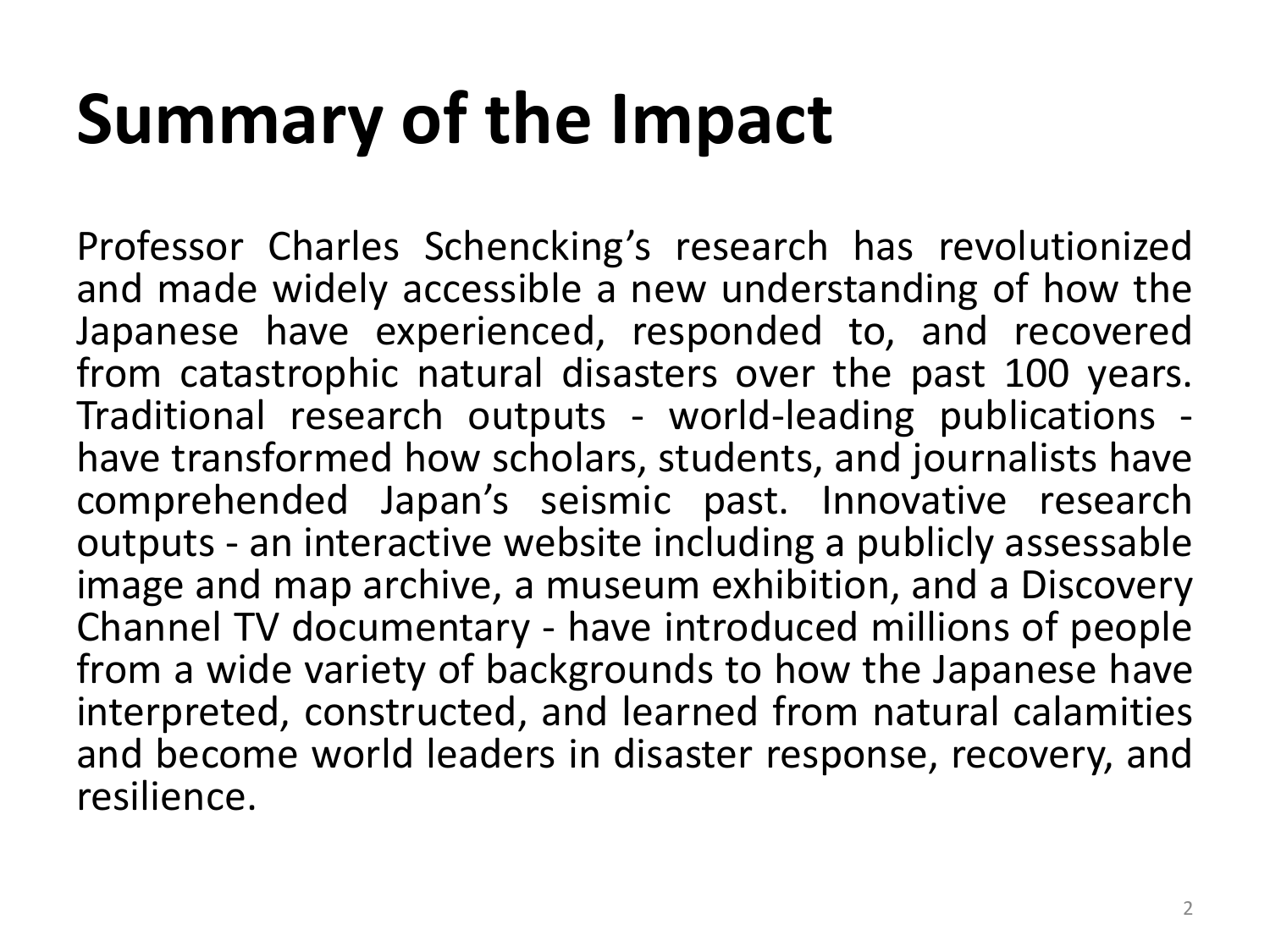### **Underpinning Research**

Japan is the most seismically vulnerable nation on earth. The Kantō Plain, home to over 30 million inhabitants of Tokyo, Yokohama, Kawasaki and surrounding suburbs, rests at the epicentre of Japan's landscape of seismic risk. Situated near the intersection of four tectonic plates and a distinct plate fragment, this region has experienced some of the largest, most deadly, and destructive earthquakes in history. Professor Schencking's research has revolved around a number of core issues including: documenting how people have experienced, described, constructed, and reflected on natural catastrophes. It has also examined how people - elites as well as ordinary citizens - have attempted to use natural disasters and the relief and reconstruction processes that follow for larger political, social, and economic purposes. Disasters, as this research has illustrated, are not just sites of death, dislocation, and destruction, but rather events that also foster extraordinary opportunism, resilience, and in some cases outright resistance. Professor Schencking's research has also examined the political and social factors that have influenced the construction of memory and memorials in relation to natural disasters. All of this historical work helps scholars, students, and the public at large better understand disasters and responses to these calamitous events today.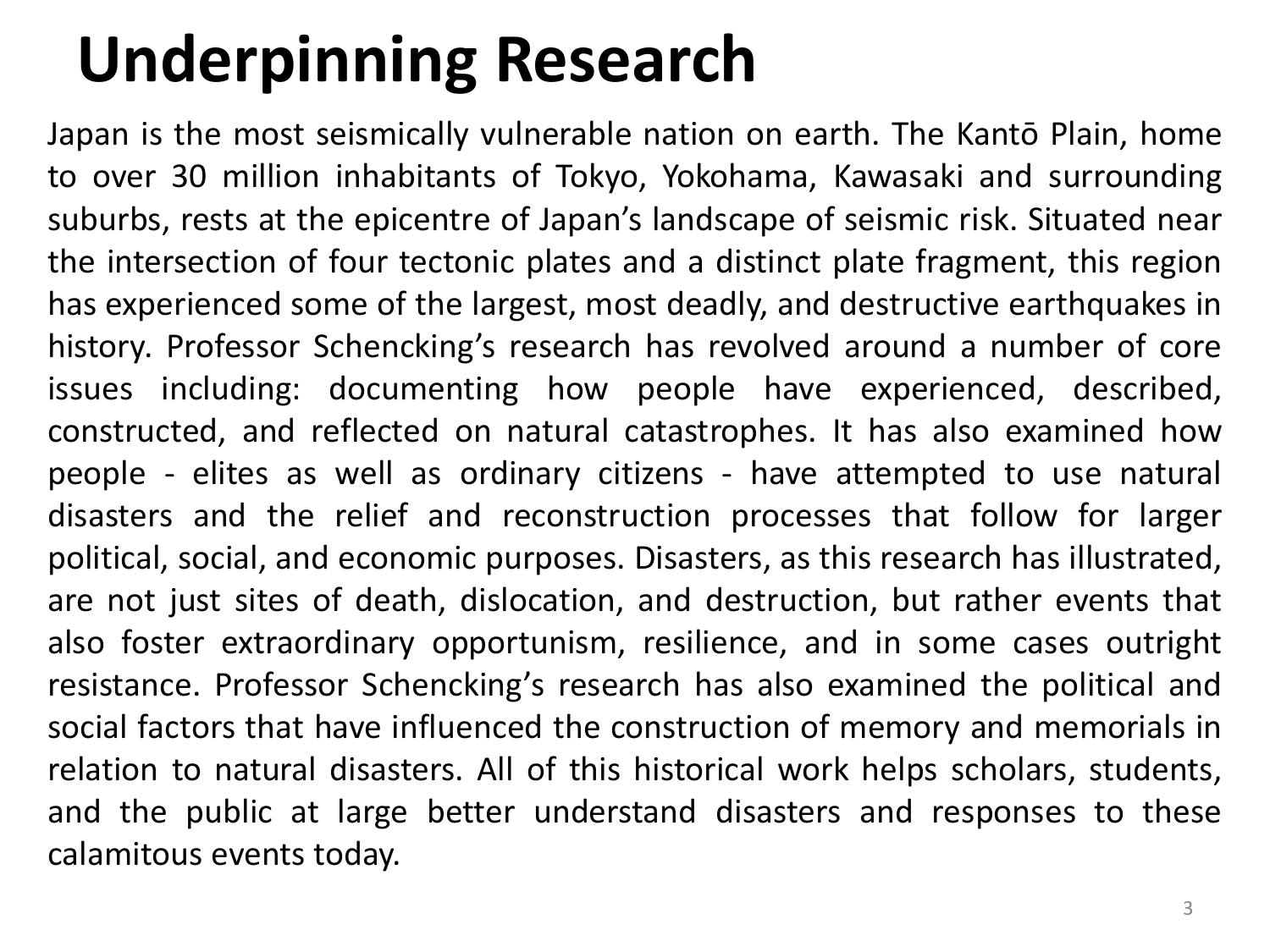### **Underpinning Research**

- Grounded in extensive primary research conducted in Japanese archives, including the Tokyo Metropolitan Archives and Tokyo Institute of Municipal Research archives, Professor Schencking's research and subsequent "outputs" have revolutionized our understanding of Japan's worst natural disaster in history - The Great Kantō Earthquake of 1923 – and, importantly, Japan itself. Core research findings provide:
- An unrivalled social history of Japan's 1923 disaster that described and analysed how people - writers, academics, journalists, military men, relief workers, priests, parents, children, teachers, architects, planners, hospital patients, day laborers, shopkeepers, factory owners, tenants, landlords, municipal bureaucrats, political elites, social commentators, philosophers, a billiard hall manager, and even a gas station owner - experienced and interpreted this disaster.
- An innovative look into how political and military elites and social commentators attempted, opportunistically, to use the disaster to forge not only a new and "modern" metropolis - Imperial Tokyo - but also to reconstruct society on moral, spiritual, and social levels.
- A novel and in-depth analysis of how and why citizens resisted calls for sweeping changes to the neighborhoods they called home and their nation at large, thus shattering academic assumptions and popular clichés that disasters unite societies and create "blank slates" upon which governments can conjure up "new and better" cities or national trajectories.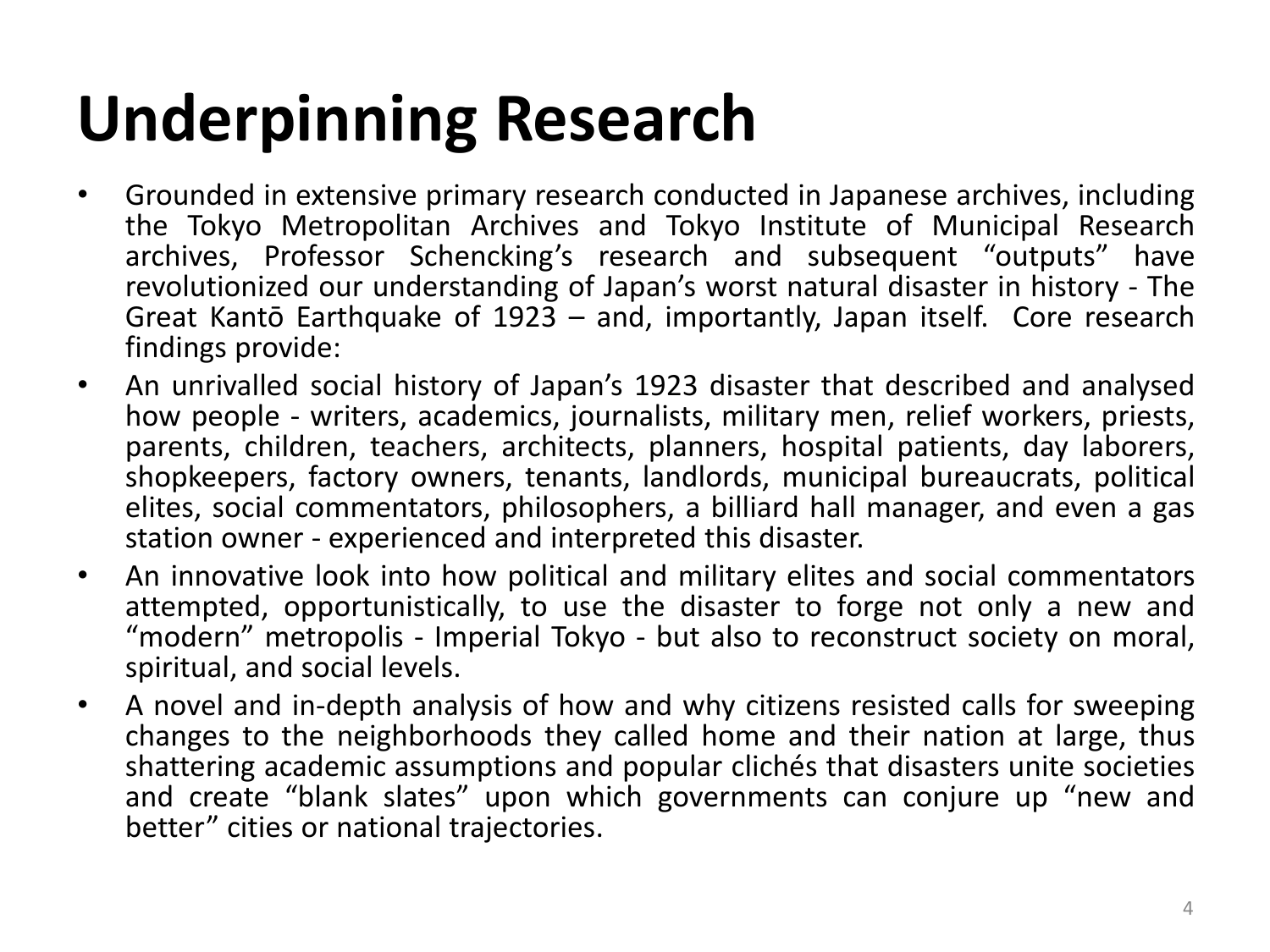### **Underpinning Research**

- The extraordinary lengths that government agencies and officials, journalists, artists, and NGOs went to in order to construct and disseminate knowledge of this disaster and subsequent reconstruction and memorial projects to people throughout Japan and the international community using visual and print media, artwork and photographs.
- The social, political, and economic factors that have contributed to Japan becoming the world's undisputed leader in disaster preparedness over the course of the 20th century.
- The importance of viewing natural disasters as far more than merely agents of destruction, but rather significant revealers of society, politics, and humanity - events which disclose the opportunism and resilience in the face of upheaval.
- Professor Schencking has been invited to deliver several keynote speeches at academic conferences in Australia, Japan and the United States.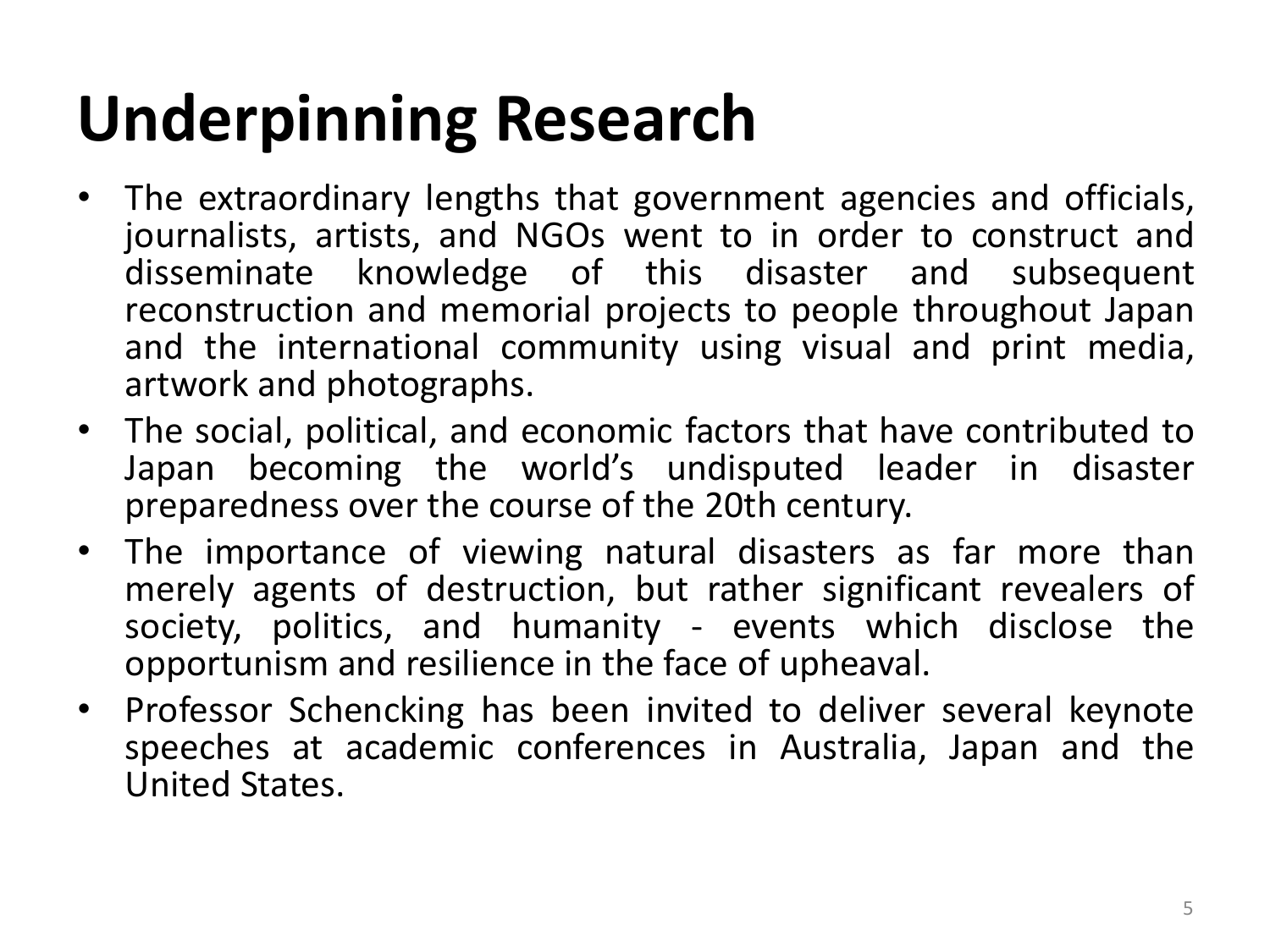## **Underpinning Research: Impact on teaching at HKU**

Research on natural disasters in Asia has underpinned Professor Schencking's teaching portfolio at HKU. He has developed courses to share his research findings with students at all level including:

- 1. CCC9004 Catastrophes, Cultures & the Angry Earth
- 2. HIST3027 Natural Disasters in World History, 1700 to 2009
- 3. HIST 4032 The Great Kantō Earthquake and the Reconstruction of Tokyo **600 August 2012**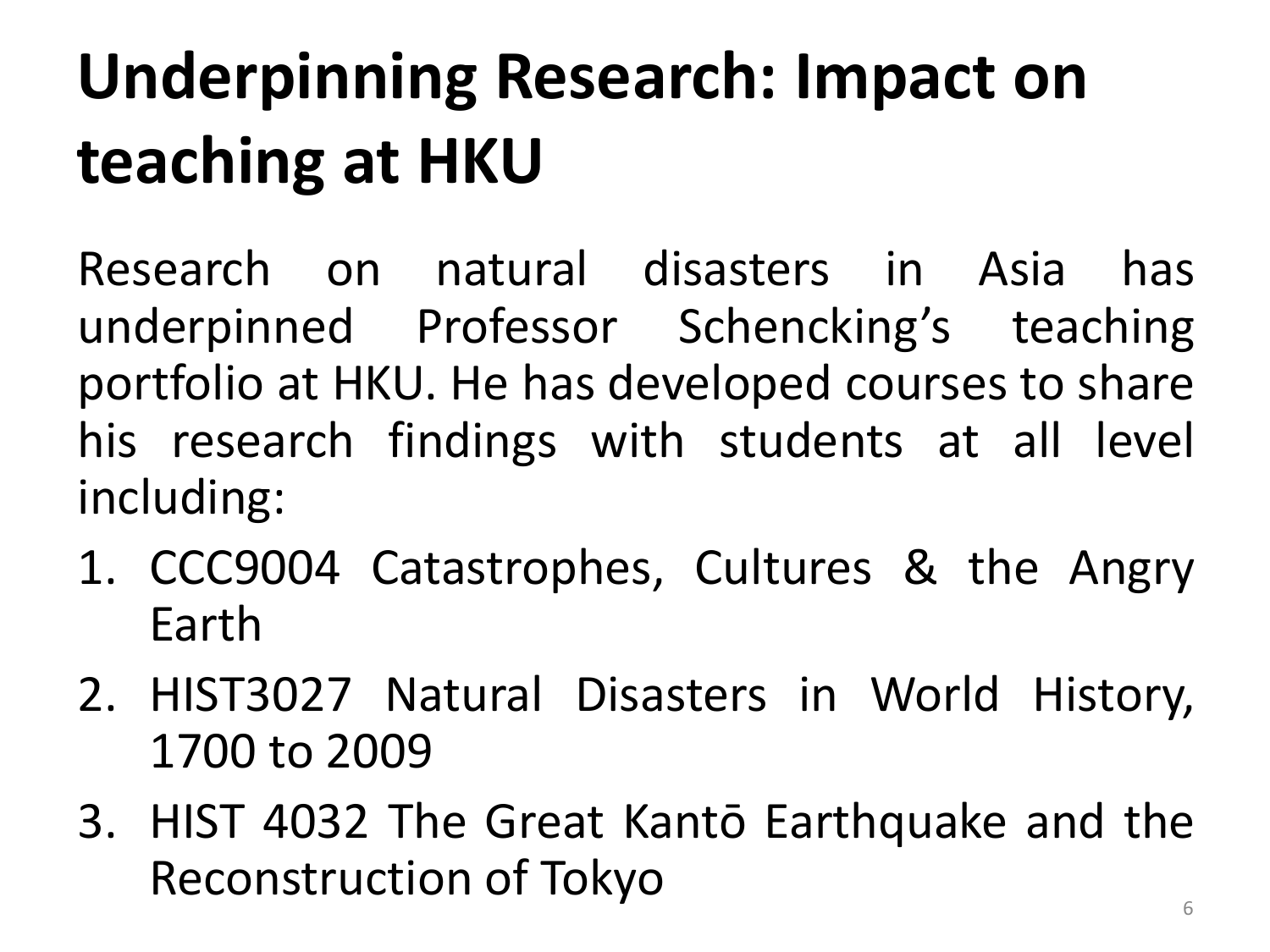### **Underpinning Research: Impact on research post-graduate supervision**

Research on natural disasters in Asia has underpinned Professor Schencking's research postgraduate training engagement at HKU. He currently supervises the following student:

1. Chong Pang (Beatrice), 2016-2018. Mphil degree. "Humanitarian assistance following the 2011 Great East Japan Earthquake."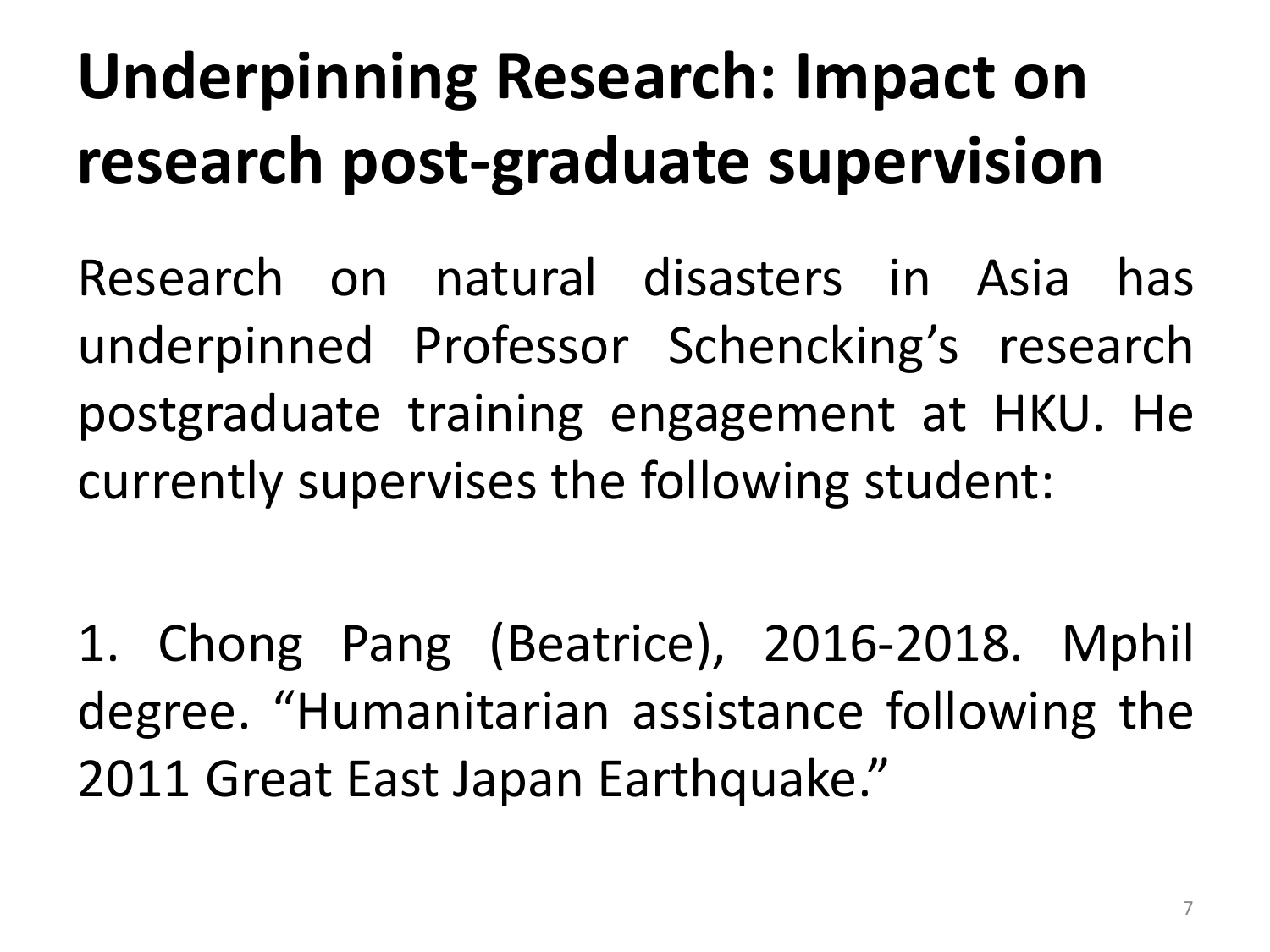### **Engagement & Impact– TV Documentary: 2.7 million estimated viewers**

Professor Schencking's research has made significant contributions to raising public awareness about disaster response; his research has reached millions of laypeople, that is, non-academics, through an array of different channels.

#### **1. Discovery Channel documentary**

- Research conducted into the legacy of the Great Kanto Earthquake as well as the reconstruction process that followed underpinned collaboration with the Discovery Channel in the production of a TV-documentary entitled: "Japan: Designed for Recovery" which aired on 30 September and 1 October 2016. Televised Australia, India, Japan, New Zealand, Taiwan and across South East Asia the viewership, as estimated by the Discovery Channel, was 2.7 million individuals.
- Professor Schencking was interviewed for the documentary and provided insights that were instrumental in the making of the programme. His book, *The Great Kantō Earthquake and the Chimera of National Reconstruction in Japan*, and his website were also referred to throughout the documentary as sources of analysis rare imagery.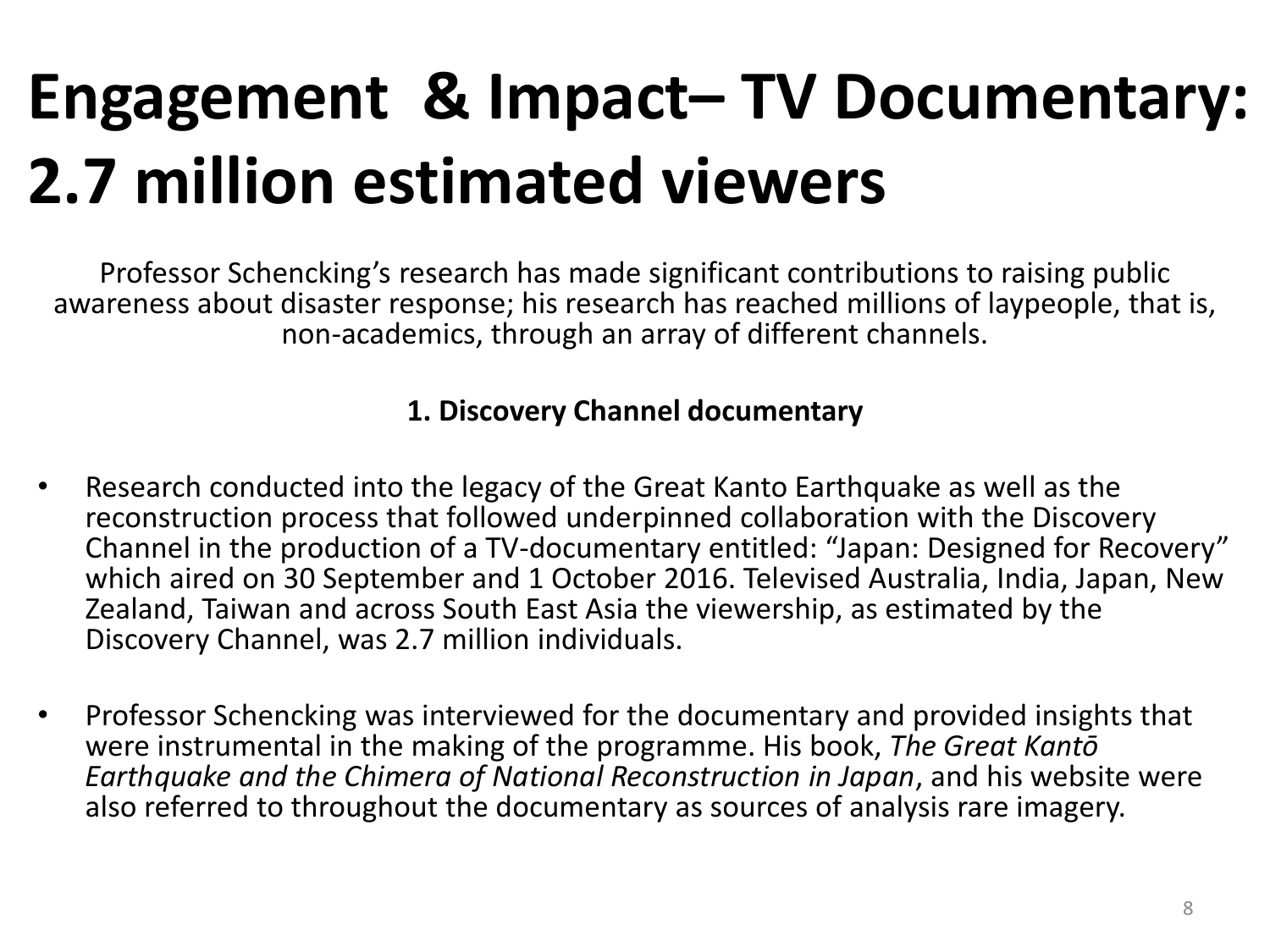### **Engagement & Impact– Website: 220,000+ visits since December 2013**

Professor Schencking's research has made significant contributions to raising public awareness about disaster response; his research has reached millions of laypeople, that is, non-academics, through an array of different channels.

#### **2. Internet engagement and course inclusion**

• Research conducted into the social and cultural history of the 1923 Great Kantō Earthquake produced a large cache of visual and print sources as well as photographs that are freely available through the project website: [www.greatkantoearthquake.com](http://www.greatkantoearthquake.com). The website has been visited over 220,000 times since its launch in December 2013. Significantly, it has been used as a core reference in university courses on environmental history and the history of modern Japan. Professor Andrea Gaynor from the University of Western Australia writes, "[o]ne of the objectives of the class is to assess Professor Schencking's claim that natural disasters *reveal* more about a society than they *change*. This is a very significant insight for the students, and many have commented that the workshop on the earthquake was one of the highlights of the unit." She notes that the course had 131 students in 2013 and 164 students in 2014.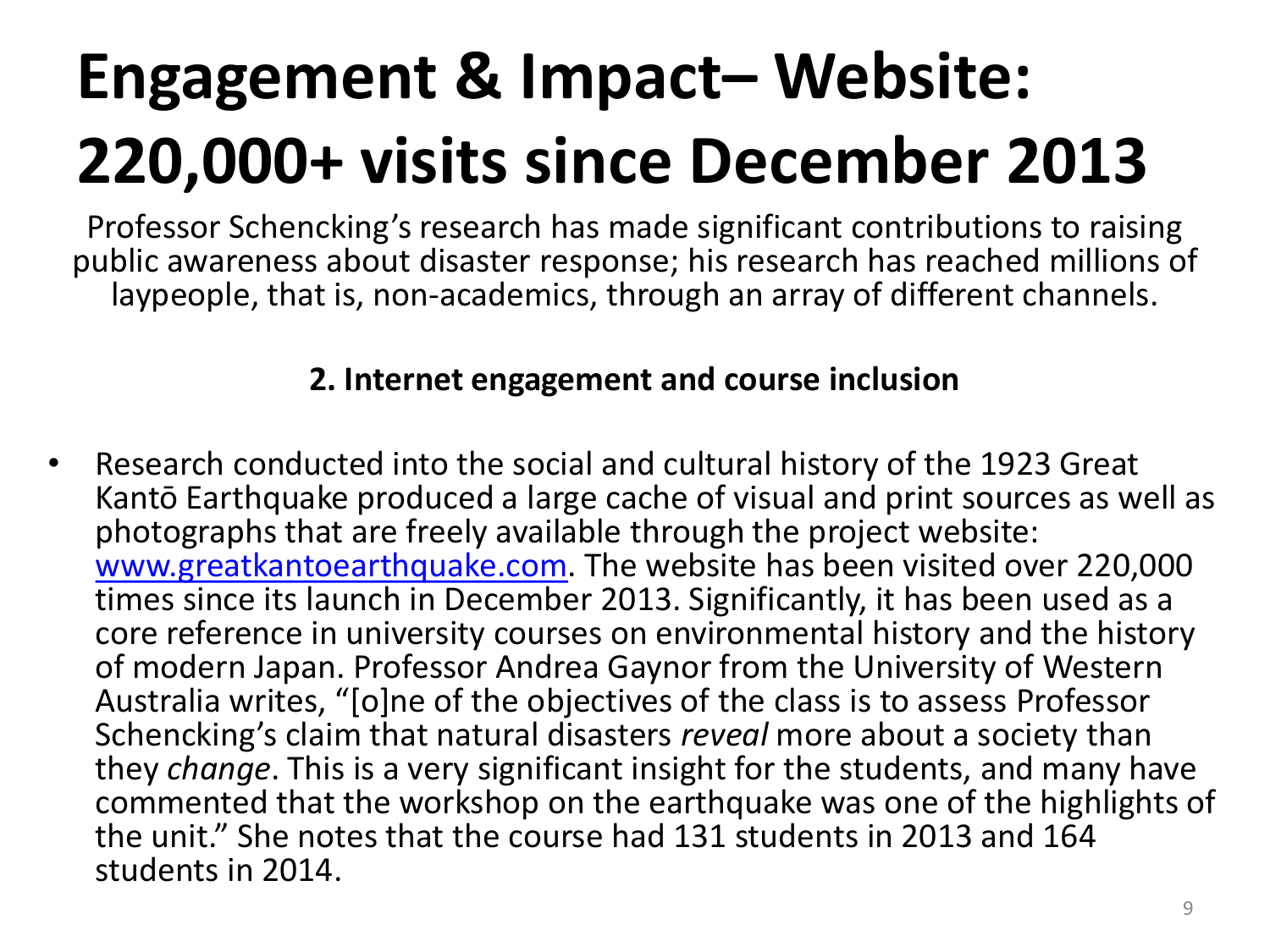### **Engagement & Impact: Museum exhibition of visual materials from 1923 disaster**

Professor Schencking's research has made significant contributions to raising public awareness about disaster response; his research has reached millions of laypeople, that is, non-academics, through an array of different channels.

### **3. Museum exhibition**

• The research also led to a large museum exhibit entitled "Aftershocks: Experiences of Japan's Great Kantō Earthquake," held at the Noel Shaw Gallery, University of Melbourne between 1 September 2015 and 8 March 2016. Estimates indicate that over 1,000 people visited the exhibition. The curator of the exhibition, Hannah Gould, writes, "The University is . . . indebted to the initiative taken by Prof Schencking in building a collection of original documents and artefacts relating to the earthquake. Consequentially, this is now one of the single most significant collections of these documents outside of Japan." Media coverage included articles in *The Age* newspaper as well as the local Melbourne-based Japanese language press.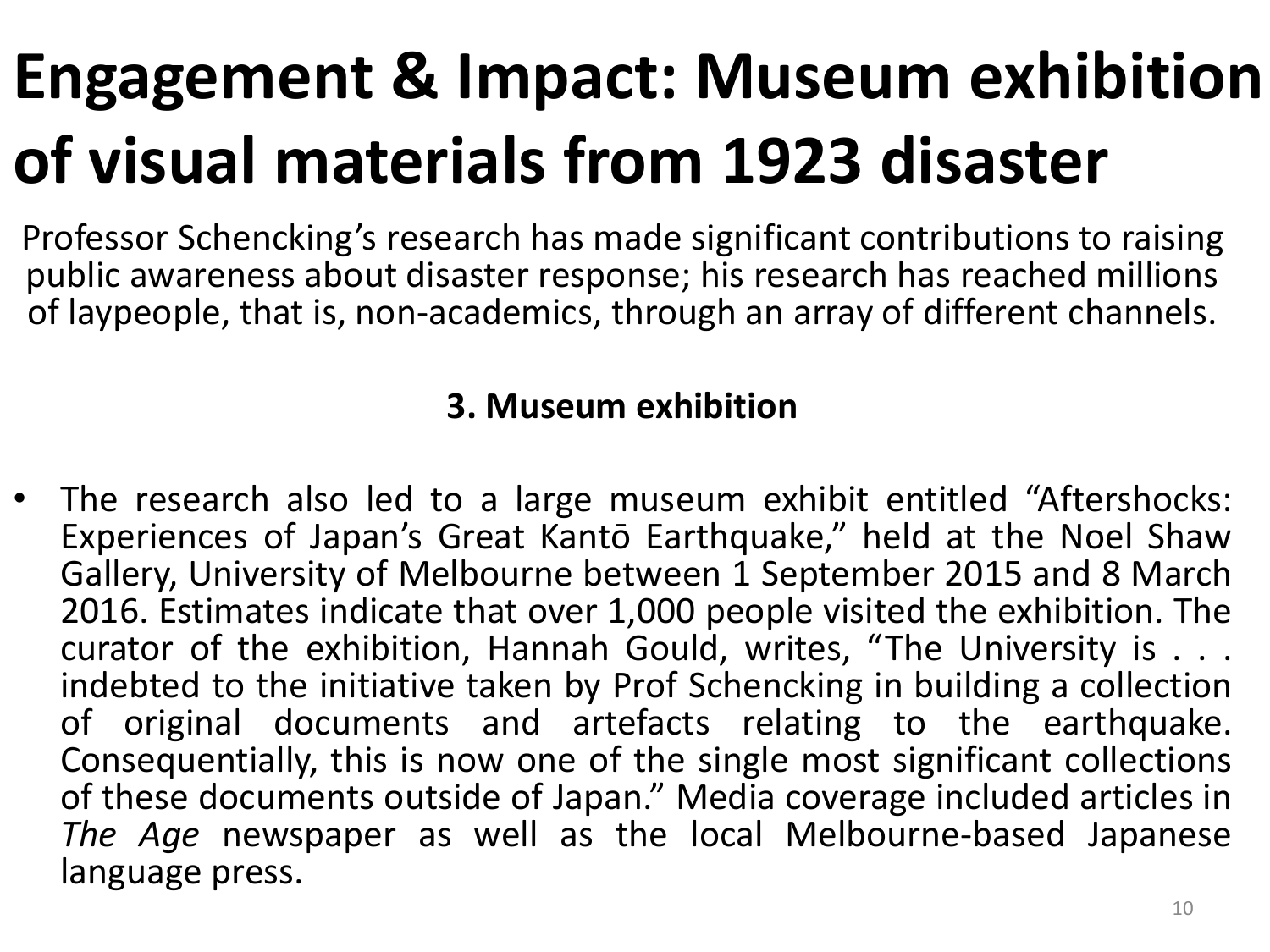### **Engagement & Impact: Public lectures and community talks**

Professor Schencking's research has made significant contributions to raising public awareness about disaster response; his research has reached millions of laypeople, that is, non-academics, through an array of different channels.

### **4A. Public talks and potential for policy changes**

Professor Schencking's research has helped propel the burgeoning field of natural disaster scholarship within many academic fields and the history and Japan's seismic past within larger discussions surrounding preparedness, resilience, and post disaster reconstruction today.

- "Catastrophe, Opportunism, and Humanitarianism," *Aftershocks: Experiences of Japan's Great Earthquake* Conference and Museum Exhibition Opening. University of Melbourne, 11-12 September, 2014.
- "The Political and Ideological Use of Catastrophe in Japan," University of Kyoto Global Survivability Studies *Rising Leaders Public Seminar*. Kyoto, 7 November 2013. 11 and 2013.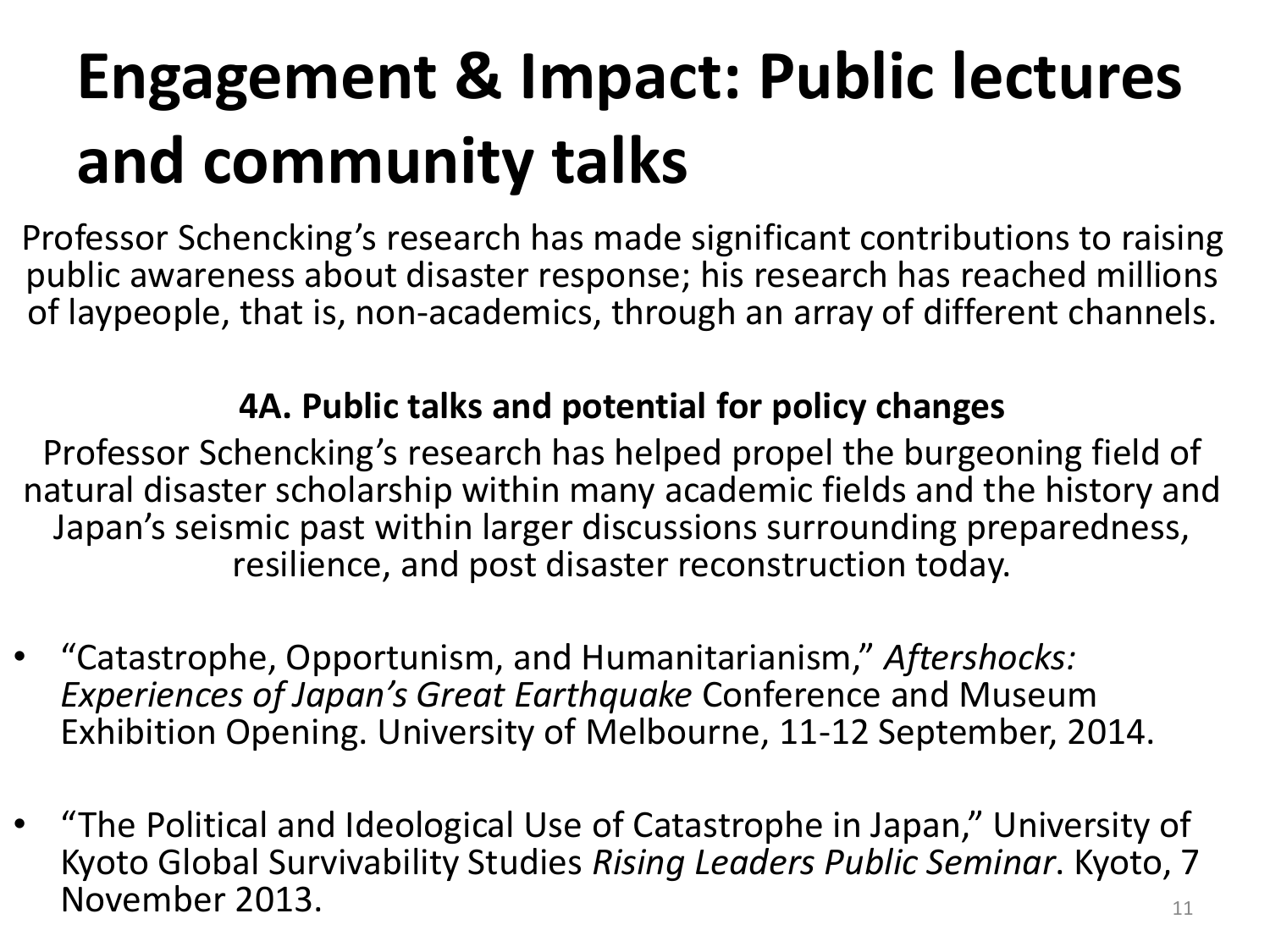### **Engagement & Impact: Public lectures and community talks**

Professor Schencking's research has made significant contributions to raising public awareness about disaster response; his research has reached millions of laypeople, that is, nonacademics, through an array of different channels.

#### **4B. Public talks and potential for policy changes**

Professor Schencking's research has helped propel the burgeoning field of natural disaster scholarship within many academic fields and the history and Japan's seismic past within larger discussions surrounding preparedness, resilience, and post disaster reconstruction today.

- "The Great Kantō Earthquake and the Chimera of National Reconstruction in Japan," *History in the Making Public Lecture Series*. University of Hong Kong, 28 November 2013.
- "The Great Kantō Earthquake and the Chimera of National Reconstruction in Japan," *Royal Asiatic Society of London Public Lecture Series Presentation.* RAS, London. 10 October 2013.
- "Echoes of 1923 in the Tohoku Earthquake and Tsunami Disaster," *Association for Asian Studies Late Breaking News Panel: After 3/11: Japan in the Wake of Earthquake, Tsunami, and Nuclear Crisis*. Association for Asian Studies. Honolulu, Hawaii, 31 March – 3 April 2011.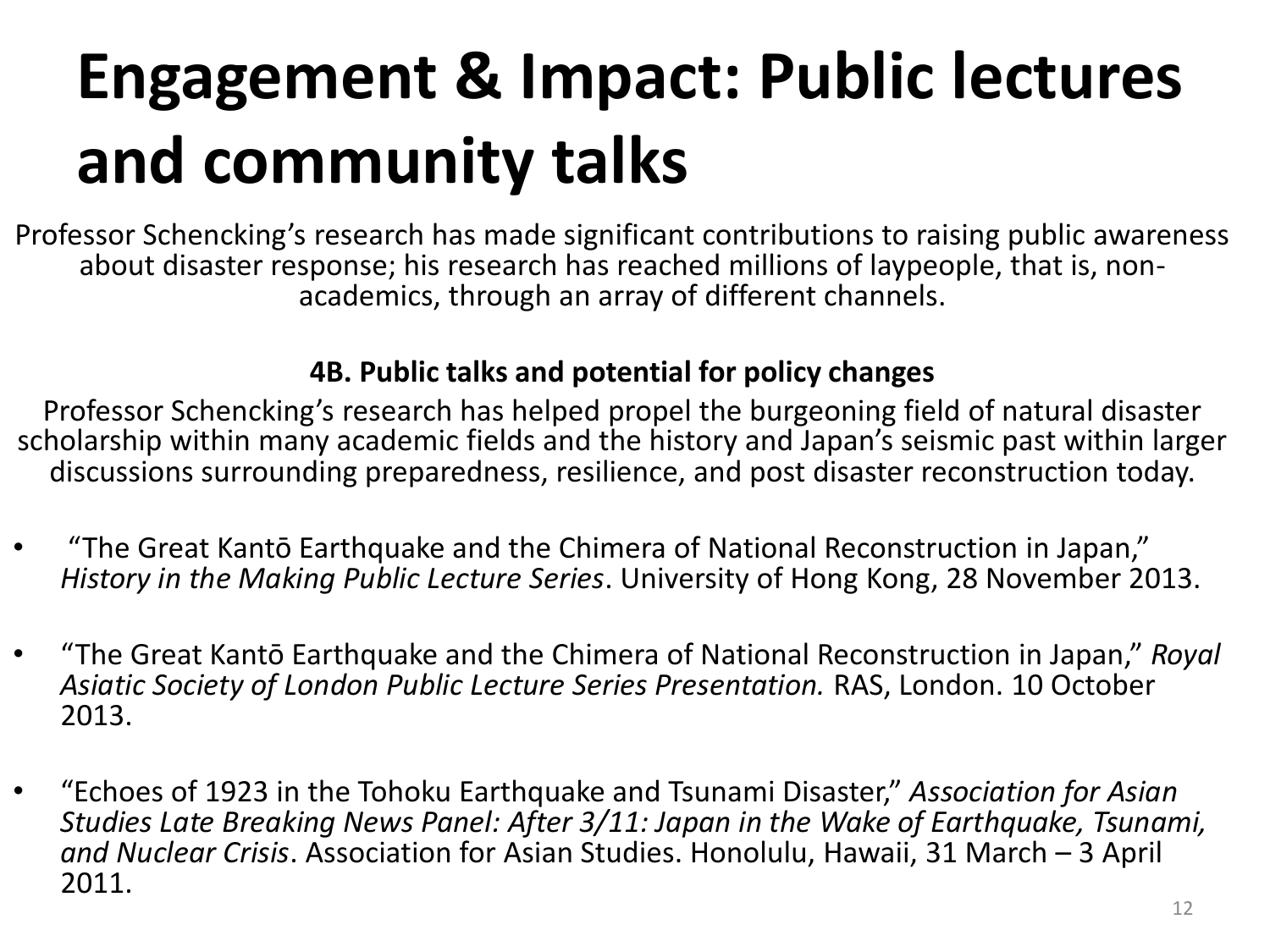### **Engagement & Impact: Public lectures and community talks**

Professor Schencking's research has made significant contributions to raising public awareness about disaster response; his research has reached millions of laypeople, that is, non-academics, through an array of different channels.

#### **4C. Keynote addresses and invited talks**

Professor Schencking's research has helped propel the burgeoning field of natural disaster scholarship within many academic fields and the history and Japan's seismic past within larger discussions surrounding preparedness, resilience, and post disaster reconstruction today.

- "An Orgy of Cheerful Giving: American Humanitarian Aid to Disaster-stricken Japan," *School of Modern Languages and Cultures Seminar Series*. 13 April 2016.
- "Constructing Japan's 1923 Earthquake Calamity for Relief and Reconstruction," *Images of Disasters: International Conference, Cluster of Excellence Asia and Europe in a Global Context*. The University of Heidelberg, 1-3 March 2012.
- "Catastrophe, Opportunity, and Contestation: The Great Kantō Earthquake and the Chimera of National Reconstruction in Japan," *The 11th Australasian Urban History/Planning History Conference*. University of Western Australia, Perth, 5-8 February 2012.
- "Constructing, Contesting, and Memorializing Japan's Earthquake Calamity," *Japanese History Workshop*. Japan Foundation and Murdoch University, 30 November – 3 December 2011.
- "Earthly Extravagance, Heavenly Punishment: Interpreting Catastrophe in the Shadow of the Great War," *Fifth Murdoch University Japanese Studies Symposium*. Murdoch University, 15 December 2009.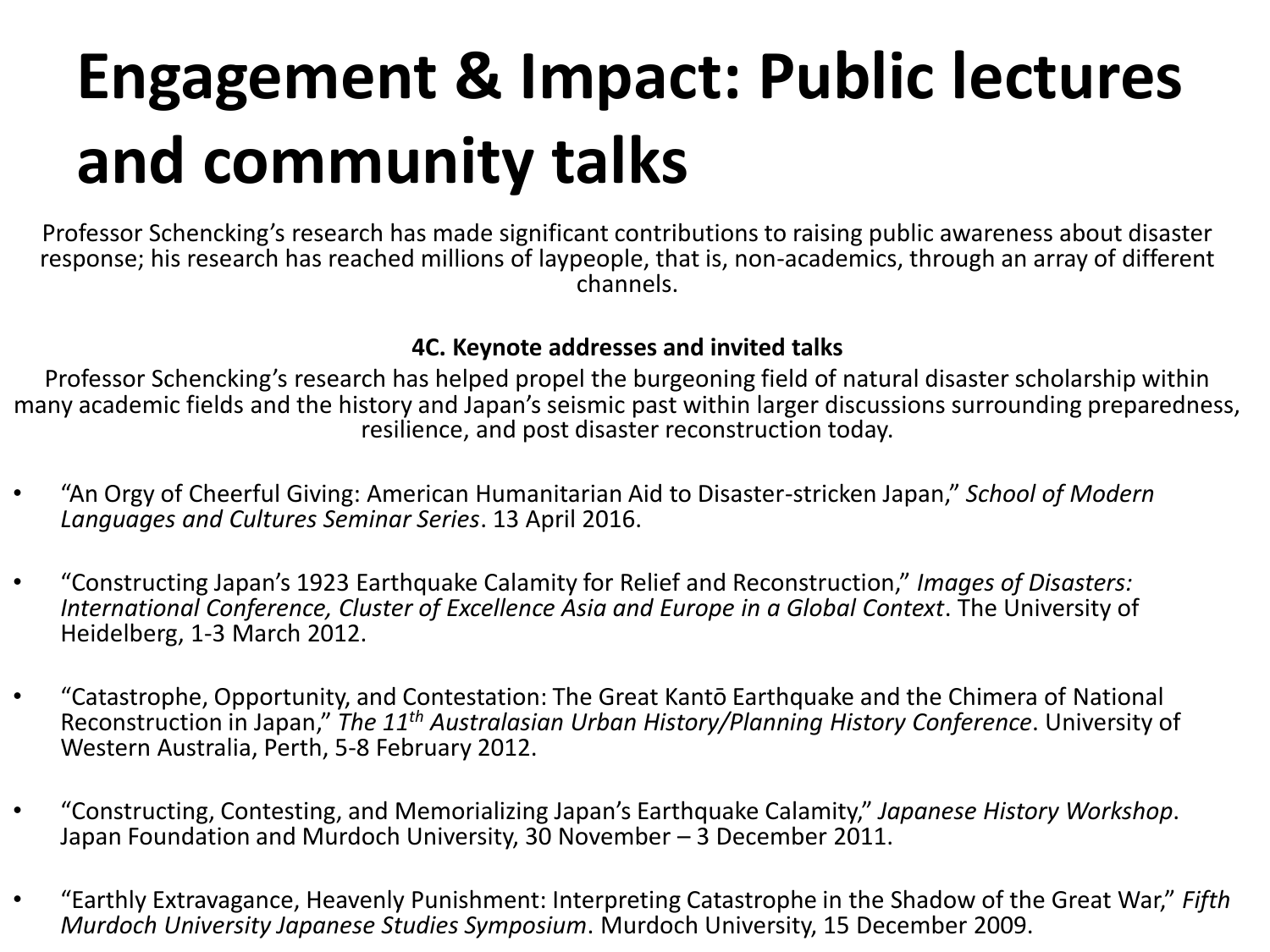### **Sources to corroborate the engagement & impact**

- Letter and viewership statistics provided by Dominic Young, producer of Discovery Channel Documentary entitled, Japan: Designed for Recovery, dated 30 January 2017.
- Letter from Professor Andrea Gaynor, University of Western Australia, dated 27 January 2017.
- Letter from Ms. Hannah Gould, curator of "Aftershocks: Experiences of Japan's Great Kantō Earthquake," dated 27 January 2017.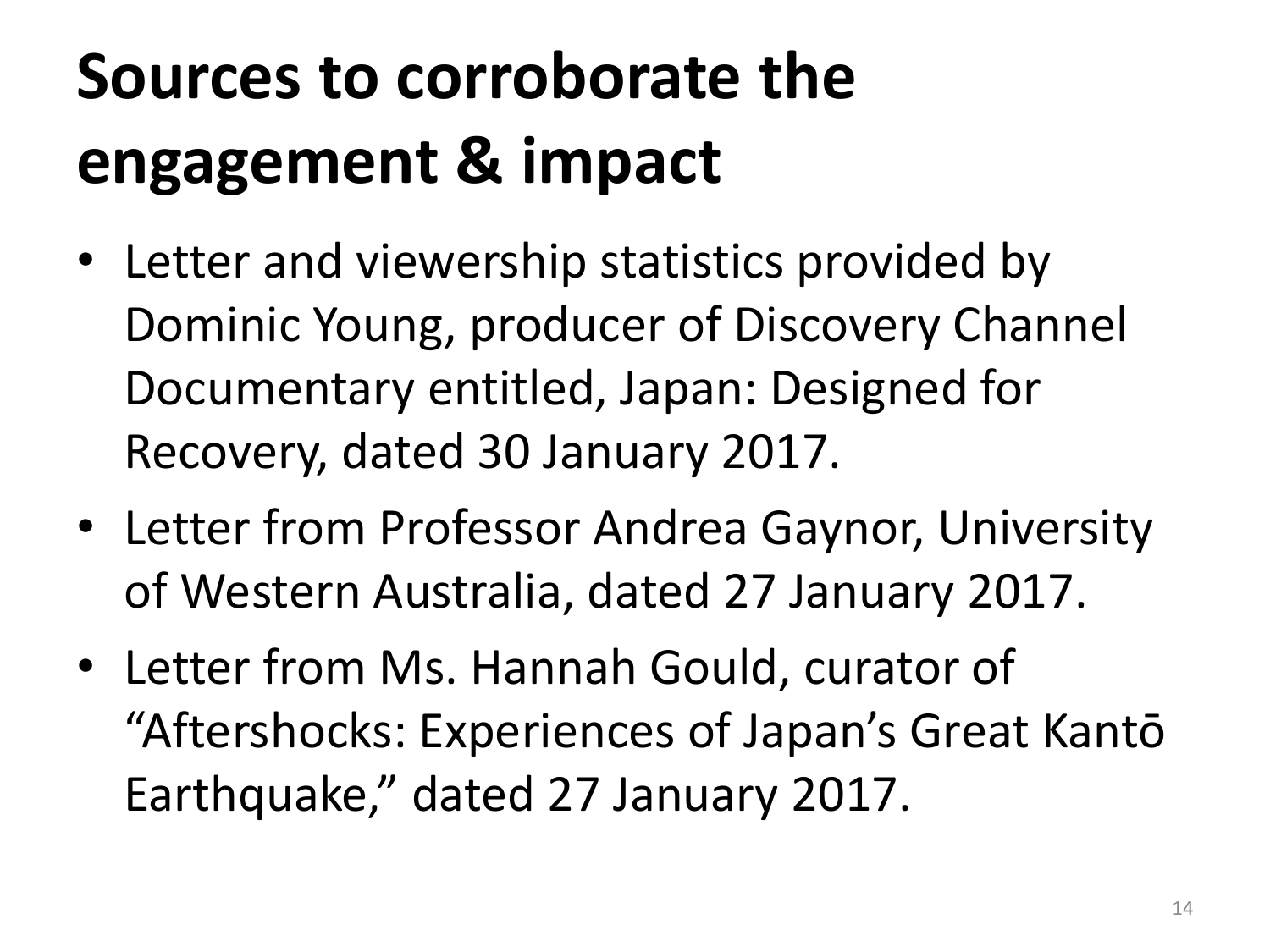## **Sources to corroborate the impact of underpinning research (1)**

- "The author is to be commended for his painstaking research, accessing popular journals, academic publications, folklore, song and commentaries issuing from political, military and business sources from the 1910s to the 20s... the only major work of its kind in English." *The Japan Times*
- "Schencking's study... is based on an enormous amount of research. Well-written and compelling it... will act as a seminal work not only on the disaster itself, but on the politics and narrative of the disaster, for many years to come." **Janet Hunter,**  *Modern Asian Studies 50:1 (January 2016): 815-835.*
- "Schencking is a demon researcher... [who has created] a compelling narrative history as well as a satisfying analytic one... tenaciously researched, imaginatively argued, and carefully crafted." **Mark Jones,** *Journal of Asian Studies* **(August 2016): 836-839.**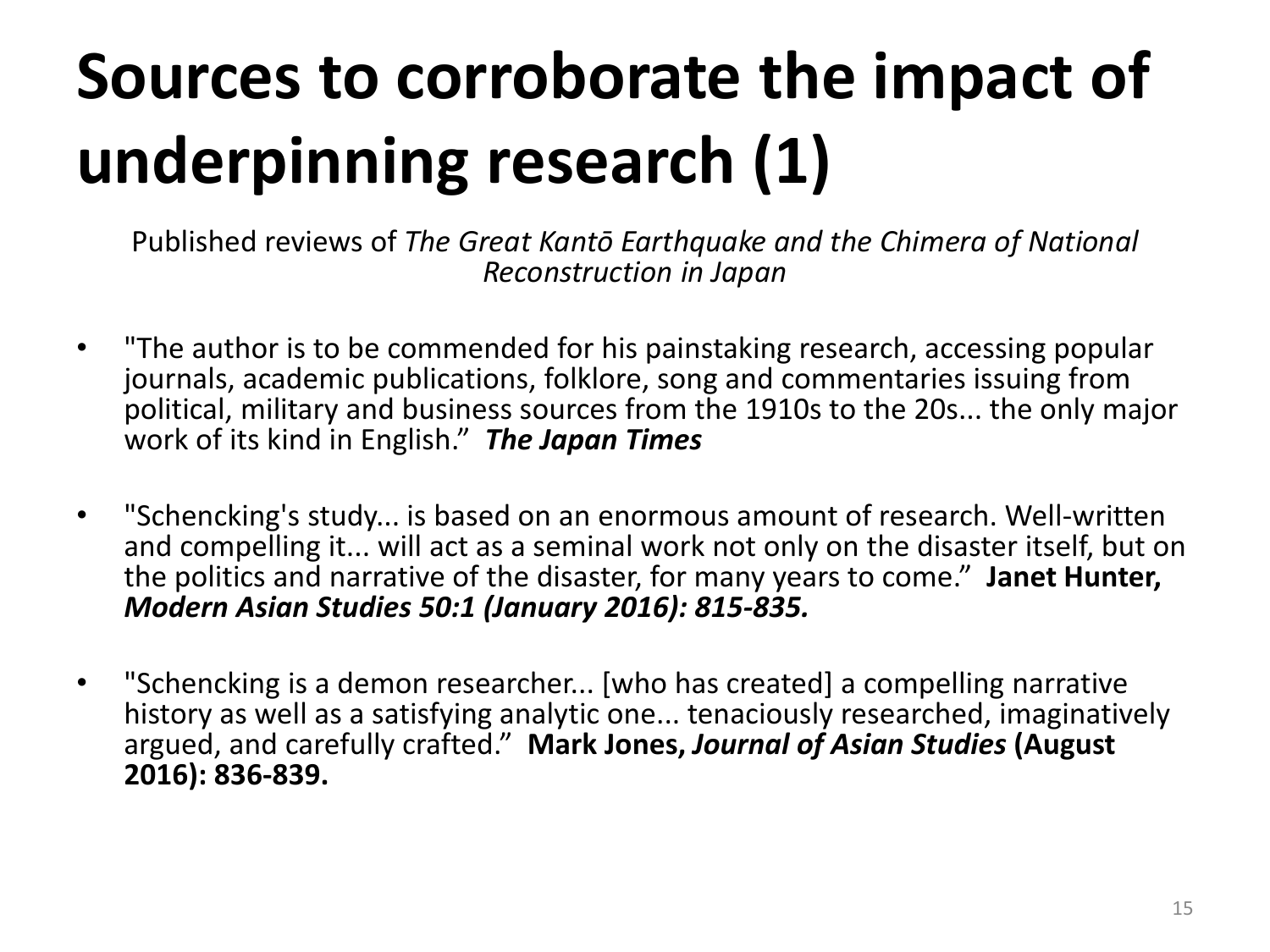## **Sources to corroborate the impact of underpinning research (2)**

- Schencking, a historian at the University of Hong Kong, has spent a decade and more excavating hitherto untranslated Japanese sources... his is the first book, either in English or Japanese, to cover the entire story from 1923 up to 1930." *The LA Review of Books*
- "A gracefully written and searching analysis that places Japan's deadliest earthquake in historical context. An important contribution to the literature on natural disaster that moves beyond the clichés often told about reconstruction." **Theodore Steinberg**
- "A meticulous study... The Great Kanto Earthquake is a superb work of historical scholarship and a major contribution to our understanding of modern Japan and modern natural disasters." **Gregory Smits,** *Journal of Japanese Studies* **40:2 (August 2014): 505-509.**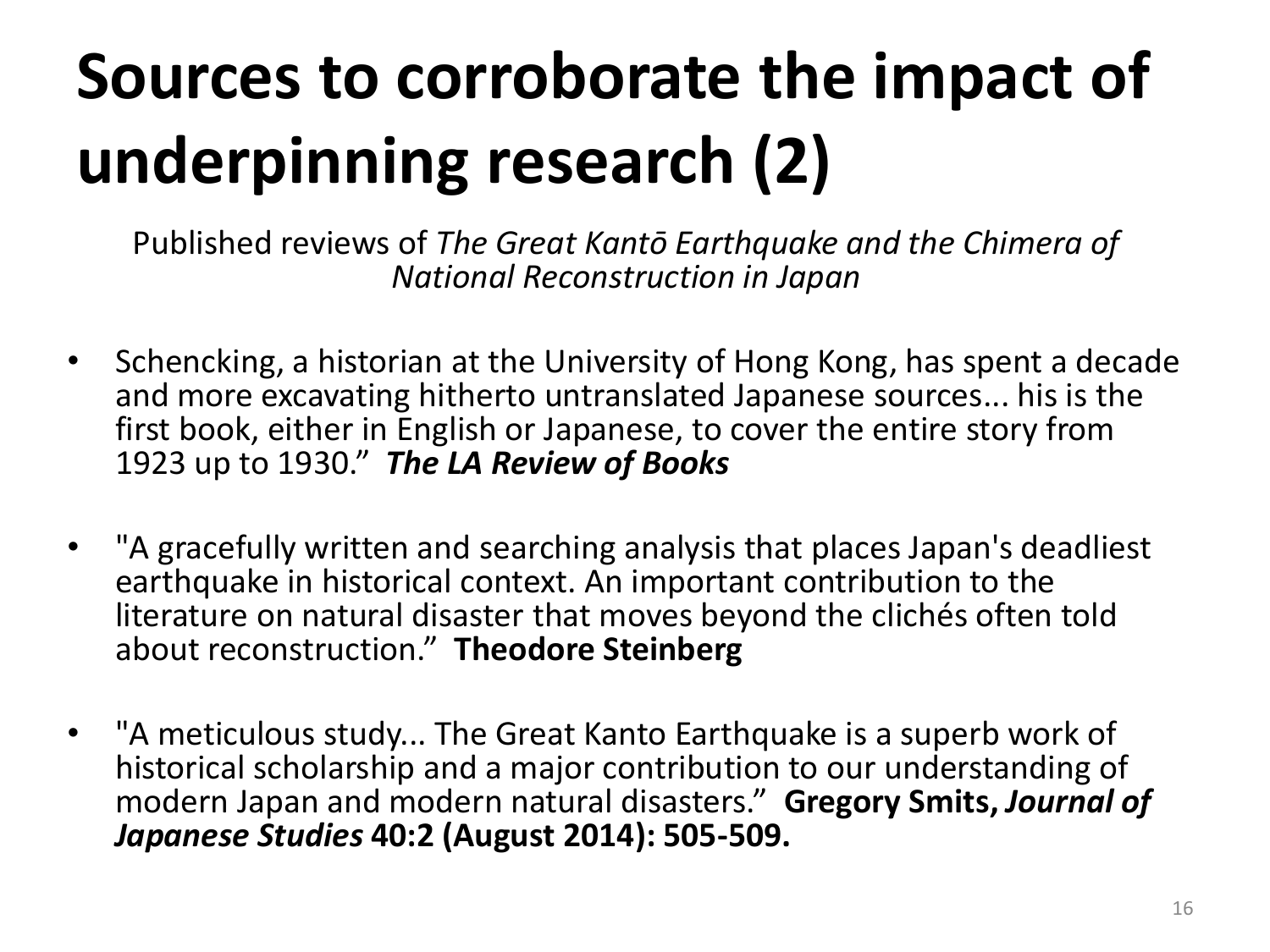## **Sources to corroborate the impact of underpinning research (3)**

- "In Schencking's excellent and engaging book, an anatomy of a disaster reminiscent of Richard J. Evans's classic *Death in Hamburg: Society and Politics in the Cholera Years: 1830-1910* ...[he] painstakingly reveals the anxieties, the hopes, and the political dynamism of 1920s Japan." **Martin Dusinberre,** *The American Historical Review* **119:2 (April 2014): 499-500.**
- "Overall, this meticulously researched monograph not only provides a rare picture of how Taishō Japan worked and saw itself, but also casts a sobering light on contemporary expectations that 3.11 will necessarily transform Japan into a stronger, greener and denuclearized country." **Andre Haag,** *Pacific Affairs***, 89:1 (March 2016).**
- "In fact, the book is the first study in English or Japanese that details how elites interpreted, constructed, and packaged the 1923 Great Kantō Earthquake and attempted to use it for larger political, ideological, social and economic aims... Chapters can be read separately according to the reader's interests, whether they are historians, political scientists or Japanologists. **Tamaki Tokita,** *Asian Studies Review* **39:2 (February 2015): 244-346.**